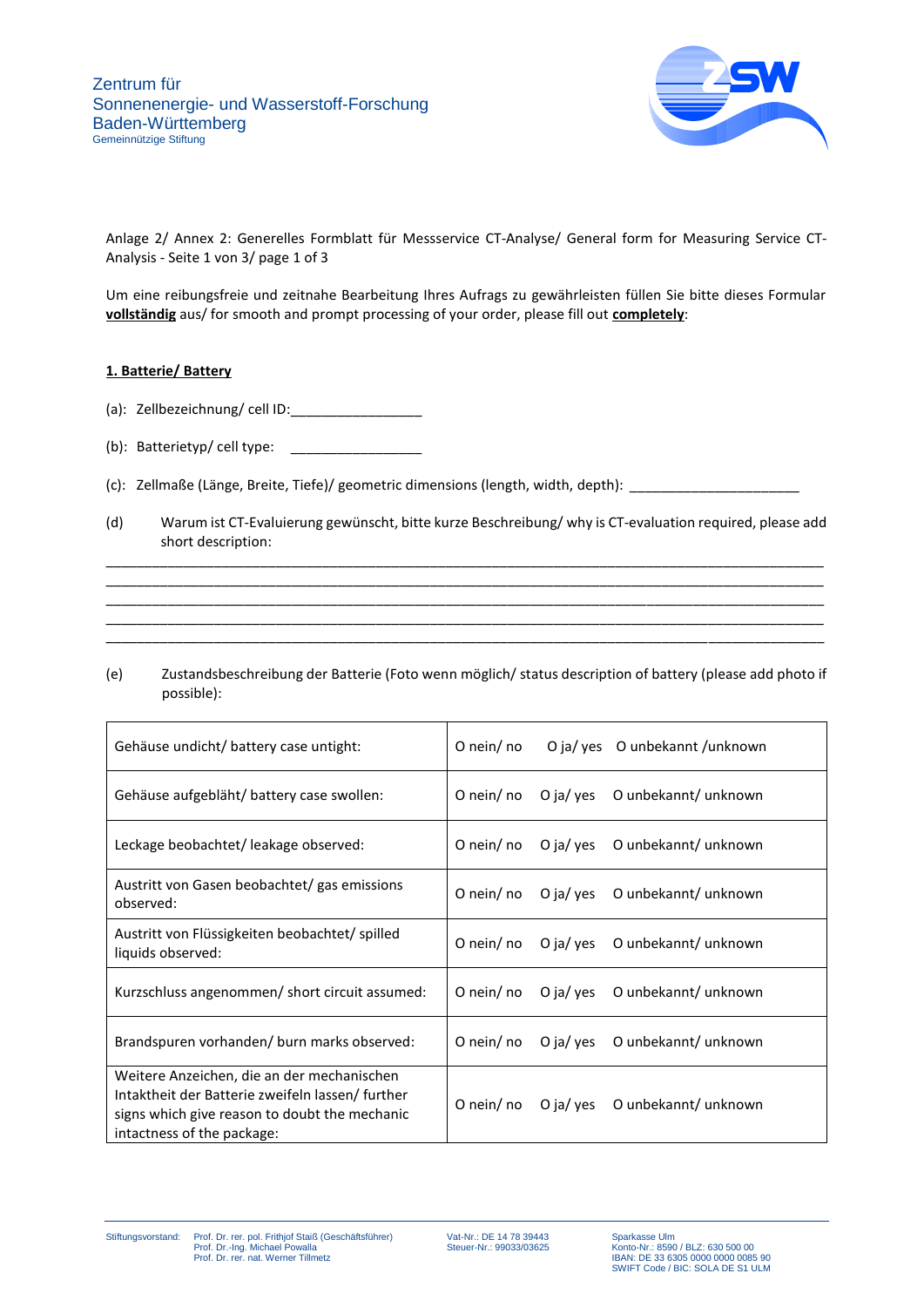Anlage 2/ Annex 2: Generelles Formblatt für Messservice CT-Analyse/ General form for Measuring Service CT-Analysis - Seite 2 von 3/ page 2 of 3

Wenn eine dieser Fragen mit "ja" oder "unbekannt" beantwortet wurde, bitte detaillierte Beschreibung/ if you have answered "yes" or "unknown" to one or more of these questions, please provide a detailed description:

\_\_\_\_\_\_\_\_\_\_\_\_\_\_\_\_\_\_\_\_\_\_\_\_\_\_\_\_\_\_\_\_\_\_\_\_\_\_\_\_\_\_\_\_\_\_\_\_\_\_\_\_\_\_\_\_\_\_\_\_\_\_\_\_\_\_\_\_\_\_\_\_\_\_\_\_\_\_\_\_\_\_\_\_\_\_\_\_\_\_\_\_\_ \_\_\_\_\_\_\_\_\_\_\_\_\_\_\_\_\_\_\_\_\_\_\_\_\_\_\_\_\_\_\_\_\_\_\_\_\_\_\_\_\_\_\_\_\_\_\_\_\_\_\_\_\_\_\_\_\_\_\_\_\_\_\_\_\_\_\_\_\_\_\_\_\_\_\_\_\_\_\_\_\_\_\_\_\_\_\_\_\_\_\_\_\_ \_\_\_\_\_\_\_\_\_\_\_\_\_\_\_\_\_\_\_\_\_\_\_\_\_\_\_\_\_\_\_\_\_\_\_\_\_\_\_\_\_\_\_\_\_\_\_\_\_\_\_\_\_\_\_\_\_\_\_\_\_\_\_\_\_\_\_\_\_\_\_\_\_\_\_\_\_\_\_\_\_\_\_\_\_\_\_\_\_\_\_\_\_ \_\_\_\_\_\_\_\_\_\_\_\_\_\_\_\_\_\_\_\_\_\_\_\_\_\_\_\_\_\_\_\_\_\_\_\_\_\_\_\_\_\_\_\_\_\_\_\_\_\_\_\_\_\_\_\_\_\_\_\_\_\_\_\_\_\_\_\_\_\_\_\_\_\_\_\_\_\_\_\_\_\_\_\_\_\_\_\_\_\_\_\_\_ \_\_\_\_\_\_\_\_\_\_\_\_\_\_\_\_\_\_\_\_\_\_\_\_\_\_\_\_\_\_\_\_\_\_\_\_\_\_\_\_\_\_\_\_\_\_\_\_\_\_\_\_\_\_\_\_\_\_\_\_\_\_\_\_\_\_\_\_\_\_\_\_\_\_\_\_\_\_\_\_\_\_\_\_\_\_\_\_\_\_\_\_\_ \_\_\_\_\_\_\_\_\_\_\_\_\_\_\_\_\_\_\_\_\_\_\_\_\_\_\_\_\_\_\_\_\_\_\_\_\_\_\_\_\_\_\_\_\_\_\_\_\_\_\_\_\_\_\_\_\_\_\_\_\_\_\_\_\_\_\_\_\_\_\_\_\_\_\_\_\_\_\_\_\_\_\_\_\_\_\_\_\_\_\_\_\_ \_\_\_\_\_\_\_\_\_\_\_\_\_\_\_\_\_\_\_\_\_\_\_\_\_\_\_\_\_\_\_\_\_\_\_\_\_\_\_\_\_\_\_\_\_\_\_\_\_\_\_\_\_\_\_\_\_\_\_\_\_\_\_\_\_\_\_\_\_\_\_\_\_\_\_\_\_\_\_\_\_\_\_\_\_\_\_\_\_\_\_\_\_

**Wichtig**: Bei beschädigten Batterien wird **vorab** das Sicherheitsdatenblatt des verwendeten Elektrolyten benötigt. Ohne das Vorliegen des Sicherheitsdatenblattes kann die Batterie weder angenommen noch untersucht werden./ **Important note:** In case of damaged batteries, please provide MSDS of used electrolyte **in advance**. Without MSDS the battery cannot be accepted nor investigated.

| Sicherheitsdatenblatt des verwendeten Elektrolyten<br>wurde vor Lieferung zur Verfügung gestellt/ prior to<br>battery shipment the MSDS of used electrolyte was<br>provided: | O nein/ no | O ja/ yes |
|------------------------------------------------------------------------------------------------------------------------------------------------------------------------------|------------|-----------|
|                                                                                                                                                                              |            |           |

(f) Beobachtungen bezüglich der Batterieleistung (z.B. Spannungsabfall etc. detektiert)/ observations regarding battery functionality (e.g. voltage drop detected): \_\_\_\_\_\_\_\_\_\_\_\_\_\_\_\_\_\_\_\_\_\_\_\_\_\_\_\_\_\_\_\_\_\_\_\_\_\_\_\_\_\_\_\_\_\_\_\_\_\_\_\_\_\_\_\_\_\_\_\_\_\_\_\_\_\_\_\_\_\_\_\_\_\_\_\_\_\_\_\_\_\_\_\_\_\_\_\_\_\_\_\_\_

\_\_\_\_\_\_\_\_\_\_\_\_\_\_\_\_\_\_\_\_\_\_\_\_\_\_\_\_\_\_\_\_\_\_\_\_\_\_\_\_\_\_\_\_\_\_\_\_\_\_\_\_\_\_\_\_\_\_\_\_\_\_\_\_\_\_\_\_\_\_\_\_\_\_\_\_\_\_\_\_\_\_\_\_\_\_\_\_\_\_\_\_\_ \_\_\_\_\_\_\_\_\_\_\_\_\_\_\_\_\_\_\_\_\_\_\_\_\_\_\_\_\_\_\_\_\_\_\_\_\_\_\_\_\_\_\_\_\_\_\_\_\_\_\_\_\_\_\_\_\_\_\_\_\_\_\_\_\_\_\_\_\_\_\_\_\_\_\_\_\_\_\_\_\_\_\_\_\_\_\_\_\_\_\_\_\_ \_\_\_\_\_\_\_\_\_\_\_\_\_\_\_\_\_\_\_\_\_\_\_\_\_\_\_\_\_\_\_\_\_\_\_\_\_\_\_\_\_\_\_\_\_\_\_\_\_\_\_\_\_\_\_\_\_\_\_\_\_\_\_\_\_\_\_\_\_\_\_\_\_\_\_\_\_\_\_\_\_\_\_\_\_\_\_\_\_\_\_\_\_ \_\_\_\_\_\_\_\_\_\_\_\_\_\_\_\_\_\_\_\_\_\_\_\_\_\_\_\_\_\_\_\_\_\_\_\_\_\_\_\_\_\_\_\_\_\_\_\_\_\_\_\_\_\_\_\_\_\_\_\_\_\_\_\_\_\_\_\_\_\_\_\_\_\_\_\_\_\_\_\_\_\_\_\_\_\_\_\_\_\_\_\_\_

(g) Wie ist der Ladegrad der Batterie?/ what is battery`s state of charge?

- (h) Ist die Batterie transportfähig?/ is the battery transportable?
- (i) Wie soll die Batterie entsorgt werden?/ please select option for battery disposal

O ZSW-interne Entsorgung/ ZSW-internal disposal (zusätzliche Kosten können anfallen/ additional charges may be payable)

O Rücksendung auf Ihre Kosten/ return shipment at your expense

#### **2. Daten/ Data**

(a) Ist die Daten-Archivierung am ZSW erwünscht?/ is data archiving at ZSW desired?

O nein/ no O ja/ yes (zusätzliche Kosten können anfallen/ additional charges may be payable)